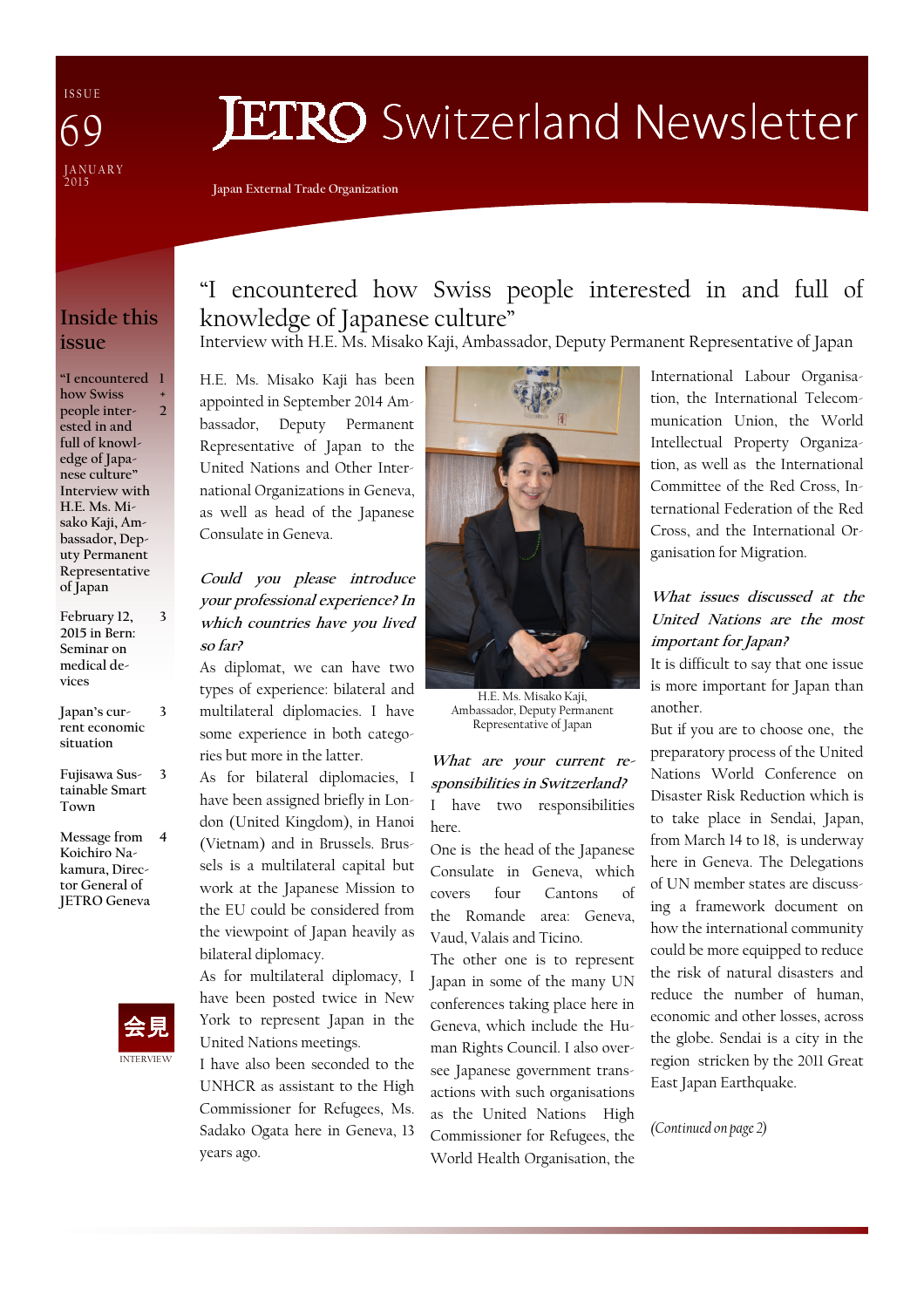# "I encountered how Swiss people interested in and full of knowledge of Japanese culture"

Interview with H.E. Ms. Misako Kaji, Ambassador, Deputy Permanent Representative of Japan

It has been chosen to host this conference so that the participants can witness how the whole region is rebuilding itself.

Japan, a very disaster prone country, has taken the initiative in the past two decades.

The World Conference on Disaster Reduction was convened in Yokohama in 1994 and in Kobe in 2005 which led to the adoption of the Hyogo Framework for Action, a practical document that world governments can consult. The negotiation underway in Geneva is to agree on its successor document for 2015 and beyond, to be adopted in Sendai. This is about preparedness such as anti-seismic constructions which may cost more to build, but pay in the longer run, and to build back better after damage is caused by natural disasters.

#### How do you foresee the Japanese economy and economic policies in general next year?

Prime Minister Shinzo Abe came up with a decisive economic strategy, named three arrows of the Growth Strategy, consisting of monetary policy, fiscal policy and structural reform. This strategy refers to various elements, including the reconstruction, revitalization of the economy and of local prefectures, empowerment of women, and corporate reform.

We have a lot of targets for 2020: increase of women executives, of the number of foreign visitors and

 $\leftarrow$ 見 (Continued from page 1) students, and of in-February 2016. students, and of inbound investment promotion, etc.

> Japan experiences two economic challenges. First, it has to fight against deflation and revitalize its economy. Second, it has to reduce the national debt and achieve fiscal consolidation. We need to increase taxes, but if we increase too much, it would damage the consumption. Sustainable economic growth is needed to resolve these challenges.

> That is why we need to strengthen the growth strategy and to implement various reforms, including the promotion of foreign investments and expertise.

#### What will be the main Japanese events taking place in Switzerland in 2015?

2014 saw the  $150<sup>th</sup>$  anniversary of the establishment of the diplomatic relation between Switzerland and Japan. A variety of activities under this umbrella took place in both the countries last year. 2015 is to build on these activities and further promote the colourful relationship. In terms of anniversary, we will celebrate the 40th anniversary of the Romande Section of the Swiss—Japanese Association.

And as every year, we are planning a series of events under the initiative of the Autumn of Japan's Culture together with Japan related associations in and around Geneva. I am happy to tell you that the Museum of Ethnography of Geneva will exhibit treasures of Daigoji from Kyoto from September 2015 to

What is your message to Swiss people and your wishes for 2015? In the past four months, I was impressed both professionally and personally to learn how Swiss people are interested in and full of knowledge of Japanese culture.

I was asked to break a cask of sake with a small hammer (Kagami biraki ceremony) at the Japanese Festival in Carouge, together with the Mayor of this city and the president of Japan Club of Geneva, the organiser of the event. Many people from the local community participated in this festival, reaching its fourth edition with the generous cooperation of the city. In every shop along the street of Carouge, Japanese calligraphy was displayed.

Spontaneous, positive interest in Japanese culture was heartwarming.

As a message, I would say in French, "Bonne continuation!" , ie "Keep up the good work!"

#### What are your feelings in Switzerland? Do you enjoy living in this country?

Geneva is a suburban city in the bosom of beautiful nature, rather than a big urban city. And it is a cosmopolitan city; we can see it not only in the United Nations, but also in our daily life.

I enjoy the suburban and cosmopolitan atmosphere of Geneva.

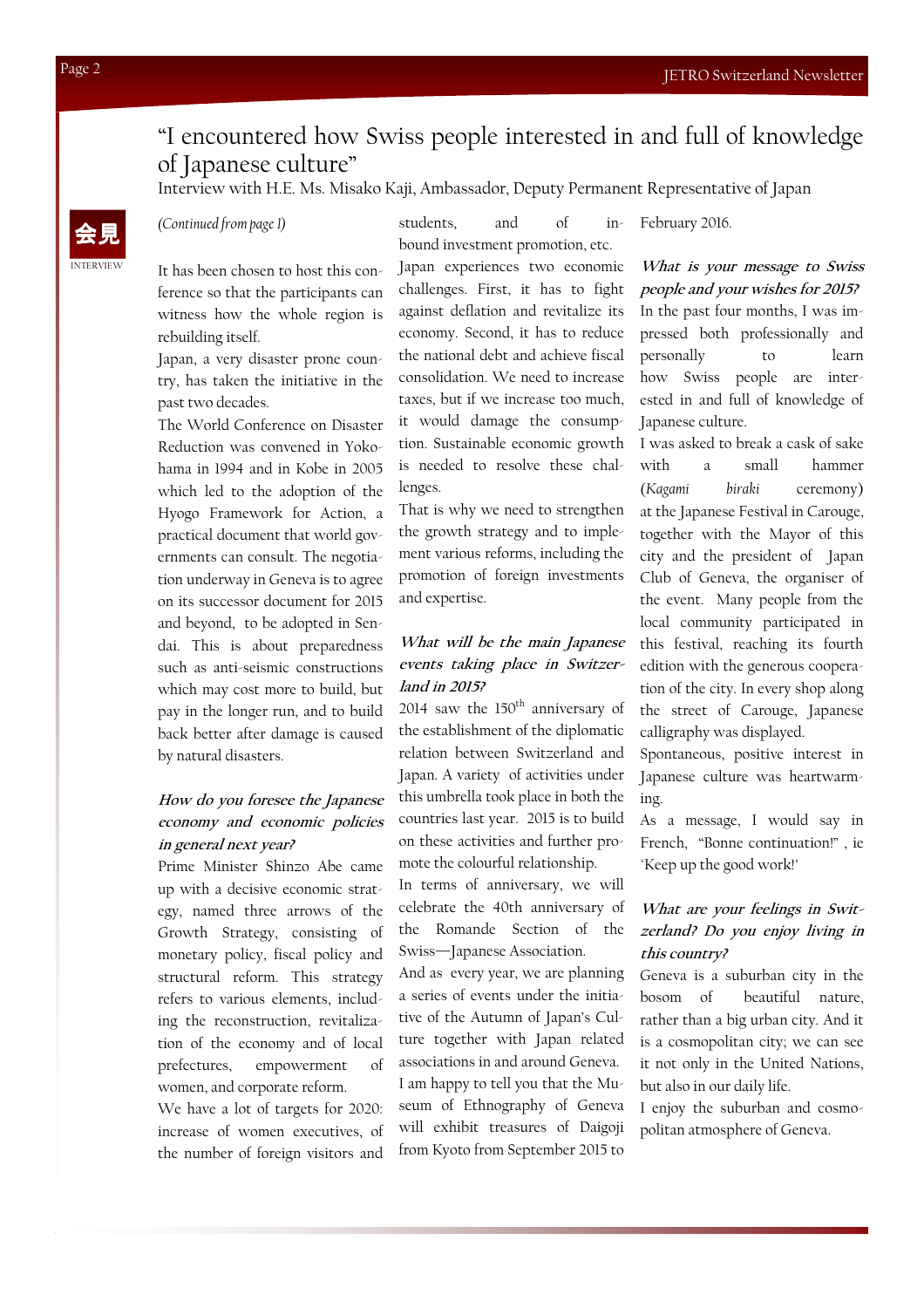# February 12, 2015 in Bern: Seminar on medical devices

Swiss medical devices companies wishing to expand their business in Asia should keep an eye on Japan. Japan is the world's second largest market for medical technology products, with the world fastest aging society. It is therefore one of the most promising markets.

New regulations adopted under Abenomics made the entry into the Japanese market much easier for foreign companies. The enactment of the Pharmaceutical and Medical Act Law in November 2013 has reduced lag times and expedites the approvals of medical equipments.

At the same time, local authorities are facilitating the establishment of research facilities for overseas companies in huge clusters, such as Kobe's one which counts 240 companies, universities and research institutions.

To give the latest information to the interested companies, JETRO, in collaboration with its partners, organizes an informative seminar in Bern on February 12, 2015.

Among the speakers, Martin Stricker, Director of G&S in Tokyo, has more than 20 years of working experience in Japan. He had been the FDI representative for the Life Science Cluster Basel-Area in Japan from 2006 until 2012. Charles Ochsner is the general counsel of the company CH Pro-



Charles Ochsner and Martin Stricker

jects Management LTd, a consulting firm active in assistance and representation of Swiss SMEs in Japan. This seminar is a unique opportunity for Swiss medical companies interested in the Japanese market to find answers to their question For the detailed program and registration, please visit JETRO Geneva homepage.

# Japan's current economic situation

According to the Bank of Japan (BoJ), "Japan's economy has continued to recover moderately as a trend, and effects such as those of the decline in demand following the front-loaded increase prior to the consumption tax hike have been waning on the whole" (report issued in December 2014).

Japan's exports increased 4.9% in November 2014, showing a rise by 5.8% to Asia and by 6.5% to North America, and a slight decline by 0.5% to Western Europe.

The average of monthly consumption expenditures per household for November 2014 was ¥280,271 yen, up 0.3% in nominal terms but down 2.5% in real terms from the previous year. The unemployment rate (seasonally adjusted) was 3.5% in November 2014, marking a decrease from the previous year by 12% of unemployed people .





Fujisawa Sustainable Smart Town

The Opening Ceremony of the Fujisawa Sustainable Smart Town (Fujisawa SST) took place on November 27, 2014. It was held by the Fujisawa SST Council, a consortium led by Panasonic Corporation. Fujisawa SST is a forward-looking town, located in the suburban region South of Tokyo.

Fujisawa SST SQUARE is the core

facility and serves as a central communication base. It plays a central role in "managing the town, welcoming guests and fostering community".

New initiatives will be undertaken. The West side of the land under administration will serve until 2018 as a venue for next-generation lifestyles and businesses.







EVENT 行事